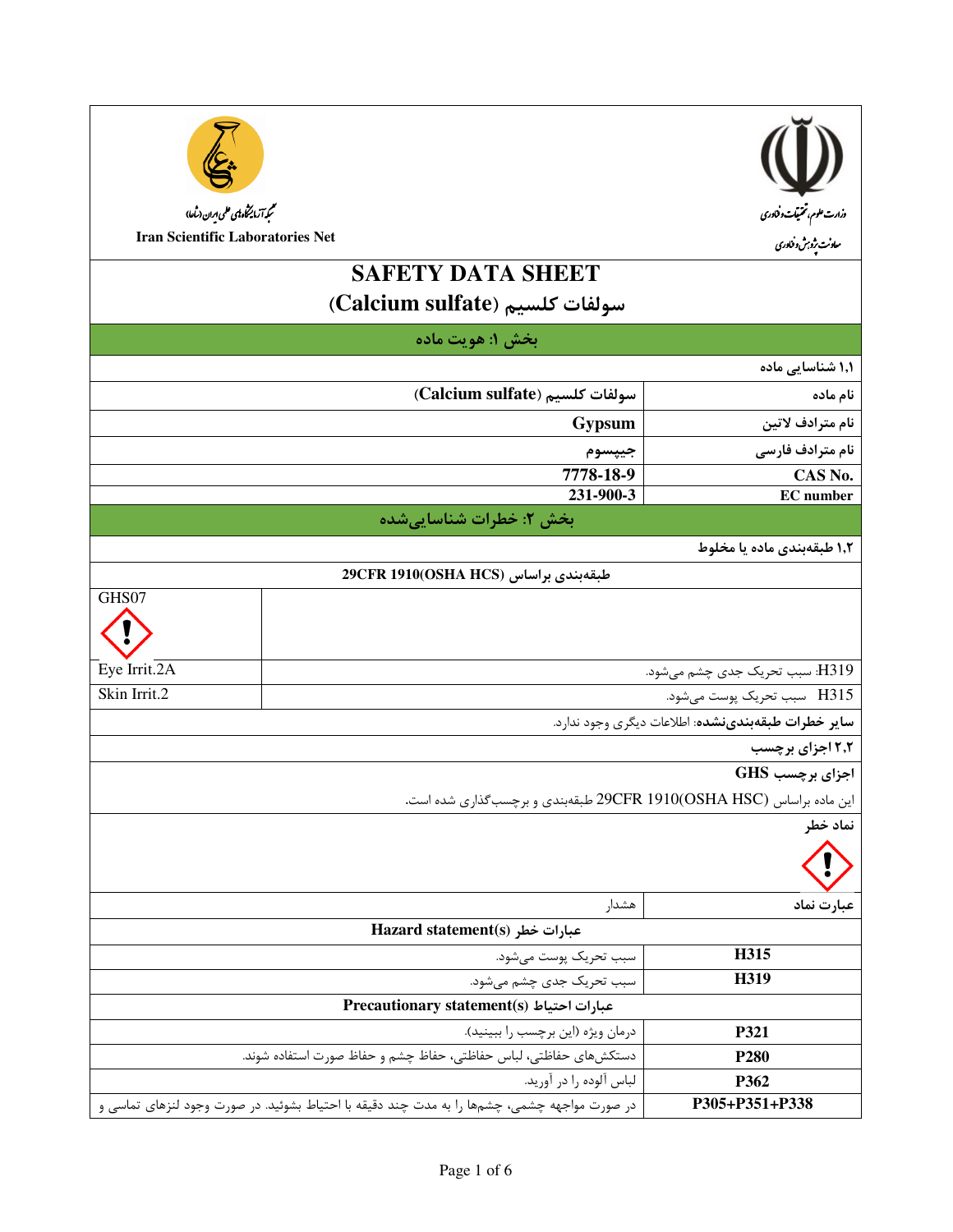|                                             | امکان راحت درآوردن، آنها را از چشم خارج نمایید. به شستن ادامه دهید. |                  |               |  |
|---------------------------------------------|---------------------------------------------------------------------|------------------|---------------|--|
| $P332 + P313$                               | در صورت بروز تحریک پوستی، مراقبت یا توجه پزشکی دریافت شود.          |                  |               |  |
| $P337 + P313$                               | در صورت ادامه تحریک چشمی، مراقبت یا توجه پزشکی دریافت شود.          |                  |               |  |
| طبقهبندى براساس استاندارد كانادا<br>(WHMIS) | D2B: مادەی سمی کە سبب سایر اثرات سمی میشود.                         |                  |               |  |
| دستەبندى HMIS (درجەبندى ۴−۰)                | سلامتی (اثرات حاد)= ۱                                               | قابليت اشتعال= ٠ | خطر فيزيكي= ١ |  |
| ۳٫۲ سایر خطرات                              |                                                                     |                  |               |  |
| نتایج ارزیابی vPvB.PBT                      | كاربردى ندارند.                                                     |                  |               |  |
| بخش ٣: اطلاعات در مورد تركيب /اجزاء         |                                                                     |                  |               |  |
| ویژگی شیمیایی                               | مواد                                                                |                  |               |  |
| <b>CAS#Description</b>                      | 7778-18-9 Calcium sulfate                                           |                  |               |  |
| <b>EC-No</b>                                | 231-900-3                                                           |                  |               |  |

#### بخش ۴: اقدامات کمکهای اولیه

۱٫۴ تشریح اقدامات کمک&ای اولیه

**در صورت تنفس**: هواي تازه تامين كنيد. در صورت نياز، به مصدوم تنفس مصنوعي بدهيد. او را گرم نگه داريد. فوراً به پزشک مراجعه كنيد.

**در صورت مواجههی پوستی:** فوراً پوست را بهطور کامل با آب و صابون شسته و آبکشی کنید. فوراً به پزشک مراجعه کنید.

**در صورت مواجههی چشمی:** چشمهای باز را برای چند دقیقه زیر آب جاری شستشو دهید. سپس با پزشک مشورت کنید.

**در صورت خوردن:** درمان پزشکی دریافت شود.

اطلاعات برای یزشک

۲٫۴ مهم ترین علائم و اثرات حاد و تاخیری: اطلاعات بیش تری در دسترس نیست.

۳٫۴ شاخص مراقبت پزشکی فوری و درمانهای خاص مورد نیاز: اطلاعات بیشتری در دسترس نیست.

# بخش ۵: روشهای اطفاءحریق

۱٫۵ مادەى خاموش *ك*نندە

م**ادهی خاموش کنندهی مناسب**: این ماده قابل اشتعال نیست. از روشهای اطفای حریق که برای محصور کردن حریق مناسبند، استفاده شود.

۲٫۵خطرات خاص ناشی از ماده یا مخلوط:

در صورت حریق این ماده، مواد زیر آزاد میشوند: اکسیدهای سولفور (SOx)، اکسید کلسیم.

**۳٫۵ توصیه برای آتشنشانان**: رسپیراتور (تجهیزات تنفسی) خودتامین پوشیده شود. لباس کامل حفاظتی غیرقابل نفوذ پوشیده شود.

بخش ۶: اقدامات لازم در زمان نشت و ریزش تصادفی

۱٫۶ احتیاطهای فردی،تجهیزات حفاظتی و رویههای اضطراری:

تجهیزات حفاظت فردی پوشیده شوند. افراد فاقد تجهیزات حفاظت فردی را از محل دور نگهدارید. تهویهی کافی را برای محیط فراهم کنید.

۲٫۶ احتیاطهای زیست محیطی: اجازه ندهید ماده بدون مجوزهای دولتی لازم در محیط رها شود.

۳٫۶ روشها و وسایل برای رفع آلودگی و پاکسازی: ماده را بهصورت مکانیکی بردارید.

۴٫۶ پیشگیری ازخطرات ثانویه: الزام خاصی وجود ندارد.

۵٫۶ منابع برای سایر بخشها: برای اطلاع از حمل ایمن ماده، بخش ۷٫ا ببینید.

برای اطلاع از وسایل حفاظت فردی، بخش ۸ را ببینید. برای اطلاع از نحوهی دفع، بخش ۱۳را ببینید.

بخش ۷: حمل و انبار

**۱٫۷ احتیاطات برای حمل ایمن**: تحت گاز حفاظتی خشک، حمل شود. ظرف را بهصورت محکم مهر وموم شده نگهداری کنید. ظروفی که در آنها محکم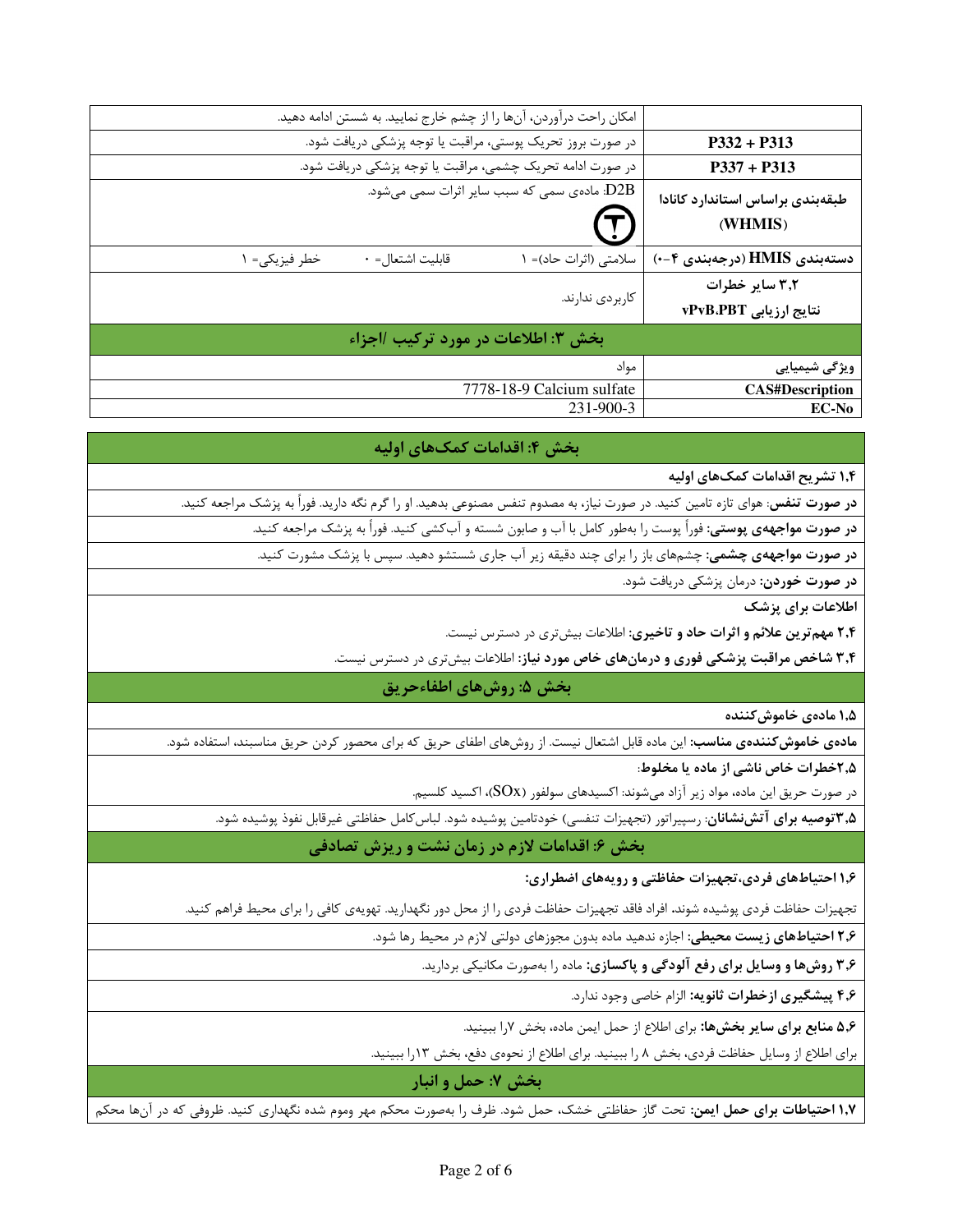بستهشده را در محیط سرد و خشک ذخیره کنید. تهویهی کافی را برای محیط فراهم کنید.

٢٫٧ اطلاعاتي دربارهي حفاظت دربرابر انفجار يا آتش: اين ماده قابل اشتعال نيست.

٣٫٧ شرايط انبار ايمن شامل مواد ناسازگار:

**الزامات برای ظروف و اطاقها**: الزامات خاصی وجود ندارد.

ا**طلاعات برای انبارنمودن ماده در انبار مشترک**: دور از عوامل اکسیدکننده انبار شود. دور از آب/رطوبت انبار شود.

۴٫۷ سایر اطلاعات دربارهی شرایط انبار: ظروف را بهصورت مهر و مومشده نگهداری کنید. ظروف به خوبی مهر و موم شده را در شرایط سرد و خشک انبار کنید. تحت گاز بی اثر خشک، ذخیره شود. این ماده جاذب رطوبت است. در برابر آب و رطوبت محافظت شود.

بخش ٨: كنترلهاي مواجهه احفاظت فردي

١,٨ اطلاعات بيش تر دربارهي طراحي سيستم تهويه:

تهویهی موضعی باید متناسب با مواد شیمیایی خطرناک طراحی و متوسط سرعت دهانهی هود حداقلft/minدر نظر گرفته شود.

٢,٨هوامل كنترل

حدود مجاز مورد نیاز در محیط کار بر اساس الزامات ایران (۱۳۹۱):

سولفات كلسيم

OEL-TWA=  $10 \text{ mg/m}^3$ 

۳٫۸ کنترلهای مواجهه:

تجهيزات حفاظت فردى

**روشهای بهداشتی و حفاظتی عمومی**: باید اقدامات پیشگیرانه معمول برای استفاده از مواد شیمیایی دنبال شود.

ماده را دور از مواد غذایی و آشامیدنی نگهداری کنید.فوراً تمامی لباسهای آلوده و کثیف را بردارید. دستها را قبل از استراحت و در پایان کار بشوئید. از مواجهه ماده با چشمها و پوست خودداری شود. شرایط محیط کار ارگونومیک را فراهم سازید.

تجهیزات تنفسی: وقتی غلظتهای زیادی از این ماده در محیط وجود دارد، از وسیلهی حفاظت تنفسی مناسب استفاده نمایید.

# فیلتر توصیه شده برای استفاده کوتاه مدت:

به عنوان پشتیبانی برای کنترلهای مهندسی از رسپیراتور دارای کارتریج (N95(USA یا PE(EN 143) استفاده نمایید.

برای مشخص شدن نیاز به استفاده از رسپیراتورهای تصفیه هوا باید ارزیابی ریسک انجام شود. فقط از وسایل حفاظتی آزمایش شده و مورد تایید استانداردهای دولتى استفاده نماييد.

**حفاظت دستها:** استفاده از دستکشهای غیرقابل نفوذ. قبل از استفاده از دستکشهای حفاظتی، مناسببودن آنها را بررسی کنید.

انتخاب دستكشهاى مناسب نه تنها به جنس آنها، بلكه به كيفيت آنها نيز بستگي دارد. اختلاف كيفيت دستكش سازندگان متفاوت را بايد مد نظر داشت. جنس دستكشها: لاستيك نيتريل، NBR

مدت زمان نفوذ دستكش: ۴۸۰ دقیقه

ضخامت دستكش: 0.11 mm

**حفاظت چشم:** عینکهای ایمنی

حفاظت بدن: لباس كار حفاظتى

<mark>توجه</mark>: در زمینه انتخاب و استفاده از وسایل حفاظت فردی، رعایت کلیه موارد مندرج در "آیینiامه وسایل حفاظت فردی" مصوب ۱۳۹۰/۳/۲۱ شورای عالی حفاظت فنی و بهداشت کارایران، الزامی است.

# بخش ۹: خصوصیات فیزیکی و شیمیایی

#### ۱٫۹ اطلاعات اساسی خصوصیات فیزیکی و شیمیایی

| ظاهر          | پودر يا دانه   |
|---------------|----------------|
|               |                |
| رنگ           | سفيد           |
| بو            | بدون بو        |
| حد آستانهی بو | مشخص نشده است. |
| pH            | كاربردى ندارد. |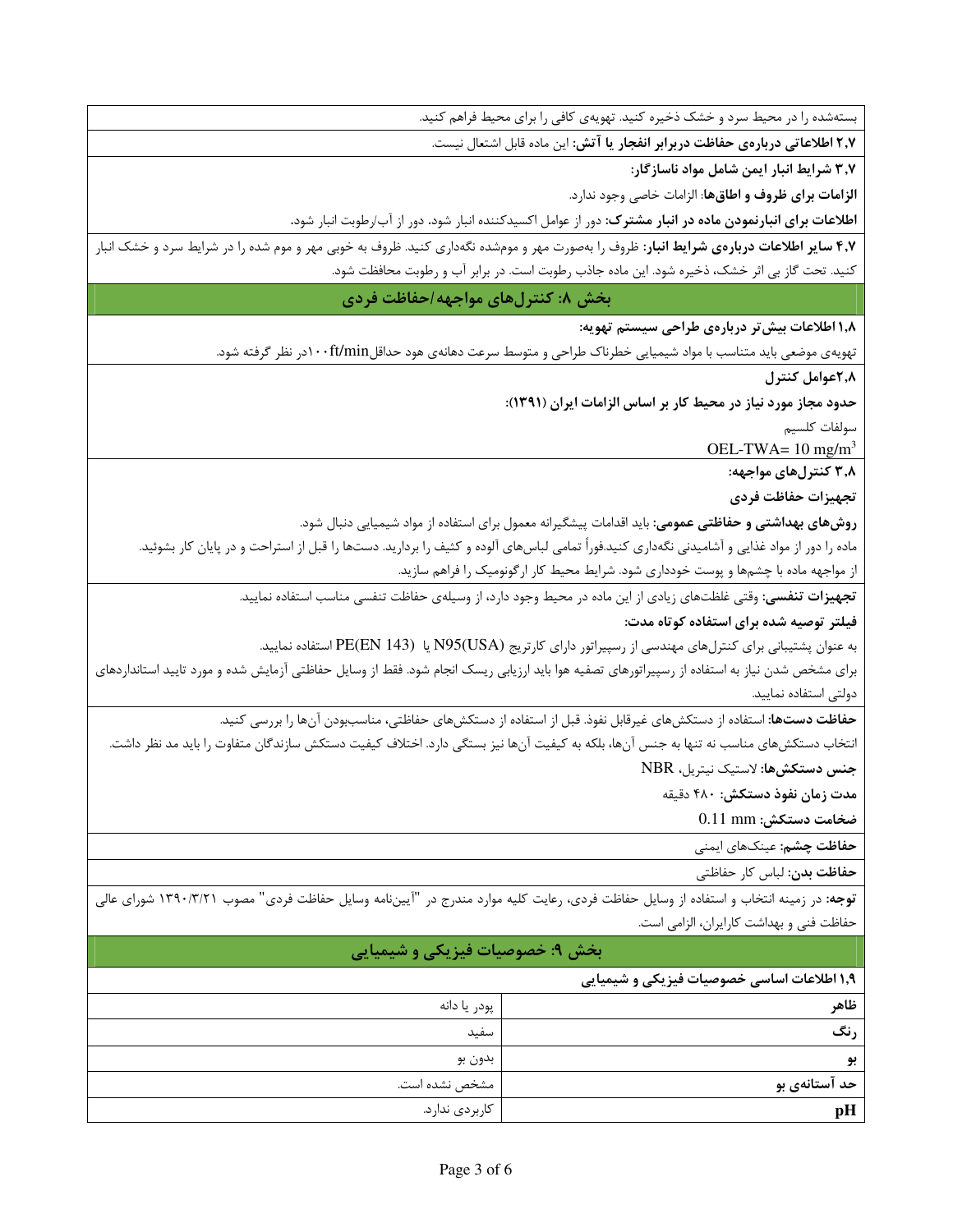| نقطەي ذوب                                                                                                                                 | 1450°C (2642°F)                                      |  |  |
|-------------------------------------------------------------------------------------------------------------------------------------------|------------------------------------------------------|--|--|
| نقطهى جوش                                                                                                                                 | مشخص نشده است.                                       |  |  |
| دمای تصعید                                                                                                                                | مشخص نشده است.                                       |  |  |
| قابليت اشتعال(جامد،گاز)                                                                                                                   | مشخص نشده است.                                       |  |  |
| نقطه اشتعال                                                                                                                               | مشخص نشده است.                                       |  |  |
| دمای آتشگیری                                                                                                                              | مشخص نشده است.                                       |  |  |
| دمای تجزیه                                                                                                                                | مشخص نشده است.                                       |  |  |
| دمای خود اشتعالی                                                                                                                          | مشخص نشده است.                                       |  |  |
| خطر انفجار                                                                                                                                | مشخص نشده است.                                       |  |  |
| محدودهى قابل انفجار                                                                                                                       | حد پایین: مشخص نشده است.<br>حد بالا: مشخص نشده است.  |  |  |
| فشار بخار                                                                                                                                 | مشخص نشده است.                                       |  |  |
| $20^{\circ}$ C دانسیته در دمای                                                                                                            | 2.96 $g/cm^3(24.701$ Ibs/gal)                        |  |  |
| دانسیتەی نسبی                                                                                                                             | مشخص نشده است.                                       |  |  |
| دانسیتەی بخار                                                                                                                             | كاربردى ندارد.                                       |  |  |
| نسبت تبخير                                                                                                                                | كاربردي ندارد.                                       |  |  |
| حلالیت در آب در دمای 20°C                                                                                                                 | $2.4$ $g/l$                                          |  |  |
| ضريب تفكيك (n-Octanol/Water)                                                                                                              | مشخص نشده است.                                       |  |  |
| ويسكوزيته                                                                                                                                 | Kinematic: كاربردي ندارد.<br>Dynamic: كاربردي ندارد. |  |  |
|                                                                                                                                           | بخش ۱۰: پایداری و واکنشپذیری                         |  |  |
| <b>۱٫۱۰ واکنش پذیری</b> : اطلاعاتی شناخته نشده است.                                                                                       |                                                      |  |  |
| ۲٬۱۰ پایداری شیمیایی: تحت شرایط توصیهشده برای انبار، پایدار است.                                                                          |                                                      |  |  |
| <b>۳٫۱۰ تجزیهی حرارتی/شرایطی که باید ازآن دوری شود</b> : اگر تحت شرایط مورد توصیه، انبارشده و مورد استفاده قرار گیرد، تجزیهی حرارتی اتفاق |                                                      |  |  |
| نمى فتد.                                                                                                                                  |                                                      |  |  |
| ۴٫۱۰ واکنشهای احتمالی خطرناک: با عوامل اکسیدکننده قوی واکنش میدهد.                                                                        |                                                      |  |  |
| ۵٬۱۰ شرايط اجتناب: اطلاعاتي موجود نيست.                                                                                                   |                                                      |  |  |
| ۶٬۱۰ مواد ناسازگار: عوامل اکسید کننده، آب/رطو.بت                                                                                          |                                                      |  |  |
| <b>۷٬۱۰ محصولات خطرناک حاصل از تجزیه:</b> اکسیدهای سولفور (SOx)، اکسید کلسیم.                                                             |                                                      |  |  |
|                                                                                                                                           | بخش۱۱: اطلاعات سمشناسی                               |  |  |
| ۱٬۱۱ اثرات سم شناسی                                                                                                                       |                                                      |  |  |
| سميت حاد: اثراتي، شناخته نشده است                                                                                                         |                                                      |  |  |
| $-$ :LD50 / LC50                                                                                                                          |                                                      |  |  |
| تحريک يا خورندگي پوست: سبب تحريک پوست ميشود.                                                                                              |                                                      |  |  |
| تحريك يا خورندگي چشم: سبب آسيب جدي چشم مي شود.                                                                                            |                                                      |  |  |
| حساسيت: اثراتي، شناخته نشده است                                                                                                           |                                                      |  |  |
| اثر موتاژن بر سلول جنسی: اثراتی، شناخته نشده است                                                                                          |                                                      |  |  |
| سرطانزایی (Carcinogenicity):                                                                                                              |                                                      |  |  |
|                                                                                                                                           |                                                      |  |  |
| در مورد خصوصیات سرطانزایی این ماده اطلاعات طبقهبندی شده توسط EPA,IARC,OHSA,NTP,ACGIH وجود ندارد.                                          |                                                      |  |  |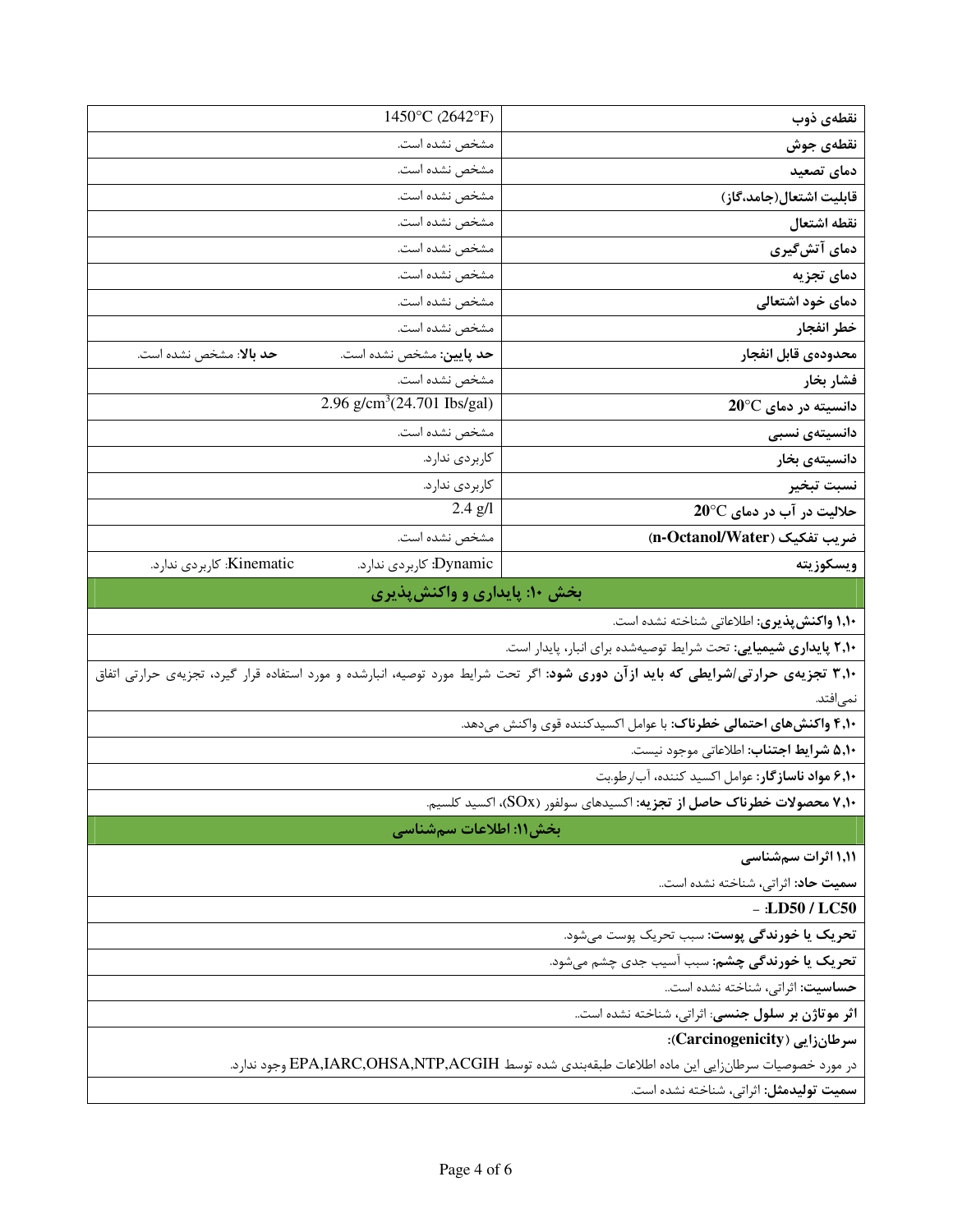سمیت ارگانهای خاص هدف- مواجههی تکراری: اثراتی، شناخته نشده است..

سمیت ارگانهای خاص هدف- یک بار مواجهه: اثراتی، شناخته نشده است..

خطر آسپیراسیون: اثراتی، شناخته نشده است.

سميت م<mark>زمن تا تحت حاد</mark>: اثراتي، شناخته نشده است..

**اطلاعات سمشناسی بیش تر**: براساس اطلاعات ما در مورد سمیت حاد و مزمن این ماده بهطور کامل تحقیق نشده است.

#### بخش ١٢: اطلاعات زيست محيطي

1.1٢ سمت

**سمیت برای آبزیان**:اطلاعات تکمیلی بیشتری در دسترس نیست.

۲٫۱۲ مقاومت و تجزیهپذیری: اطلاعات تکمیلی بیشتری در دسترس نیست.

۳٫۱۲ احتمال تجمع زیستی: اطلاعات تکمیلی بیشتری در دسترس نیست.

۴٫۱۲ نفوذ در خاک: اطلاعات تکمیل<sub>ی بیش</sub>تری در دسترس نیست.

۵٬۱۲ اطلاعات زیستی بیش تر

**نکات عمومی:** اجازه ندهید ماده به صورت رقیق نشده یا در مقادیر زیاد به آب زیر زمینی، مسیر آب و سیستم فاضلاب برسد.

اجازه ندهید ماده بدون مجوزهای دولتی لازم در محیط رها شود .از انتقال این ماده به محیط زیست اجتناب کنید.

۶٫۱۲ نتایج ارزیابی PvB.PBT: کاربردی ندارد.

#### بخش ١٣: ملاحظات دفع

1,۱۳ روش های دفع مواد زائد

**توصیه**: برای دفع صحیح با مراجع قانونی مشورت کنید.

**بستهبندي مواد آلوده:** بايد برطبق الزامات قانوني موجود انجام شود.

"برای اطلاع از کلیهی ضوابط و قوانین دفع مواد در کشور به قانون مدیریت پسماندها مصوبه ۱۳۸۳ مجلس شورای اسلامی و آئیننامه اجرایی قانون مدیریت پسماندها مصوبه ۱۳۸۴ هیات دولت مراجعه شود".

| بخش ۱۴: اطلاعات حمل و نقل |                                                                       |  |
|---------------------------|-----------------------------------------------------------------------|--|
| کارېرد ندارد.             | <b>UN</b> number<br><b>IMDG-IATA-DOT-ADN</b>                          |  |
| کا, بر د ندا, د.          | UN proper shipping name<br><b>IMDG-IATA-DOT-ADN</b>                   |  |
| کاربر د ندار د.           | <b>Transport hazard class(es)</b><br><b>IMDG- IATA-DOT-AND-ADR</b>    |  |
| کارېرد ندارد.             | Packaging group<br><b>DOT-IATA-IMDG</b>                               |  |
| کارېرد ندارد.             | خطرات محيطي                                                           |  |
| کاربر د ندار د.           | احتیاطهای خاص برای استفاده کننده                                      |  |
| کاربر د ندار د.           | حمل عمدهای براساس الزامات<br>Annex II of MARPOL73/78 and the IBC code |  |
| خير                       | اطلاعات بيش تر حمل ونقل<br><b>DOT</b><br>$(DOT)$ آلاینده دریایی       |  |
|                           | <b>UN</b> "Model Regulation"                                          |  |